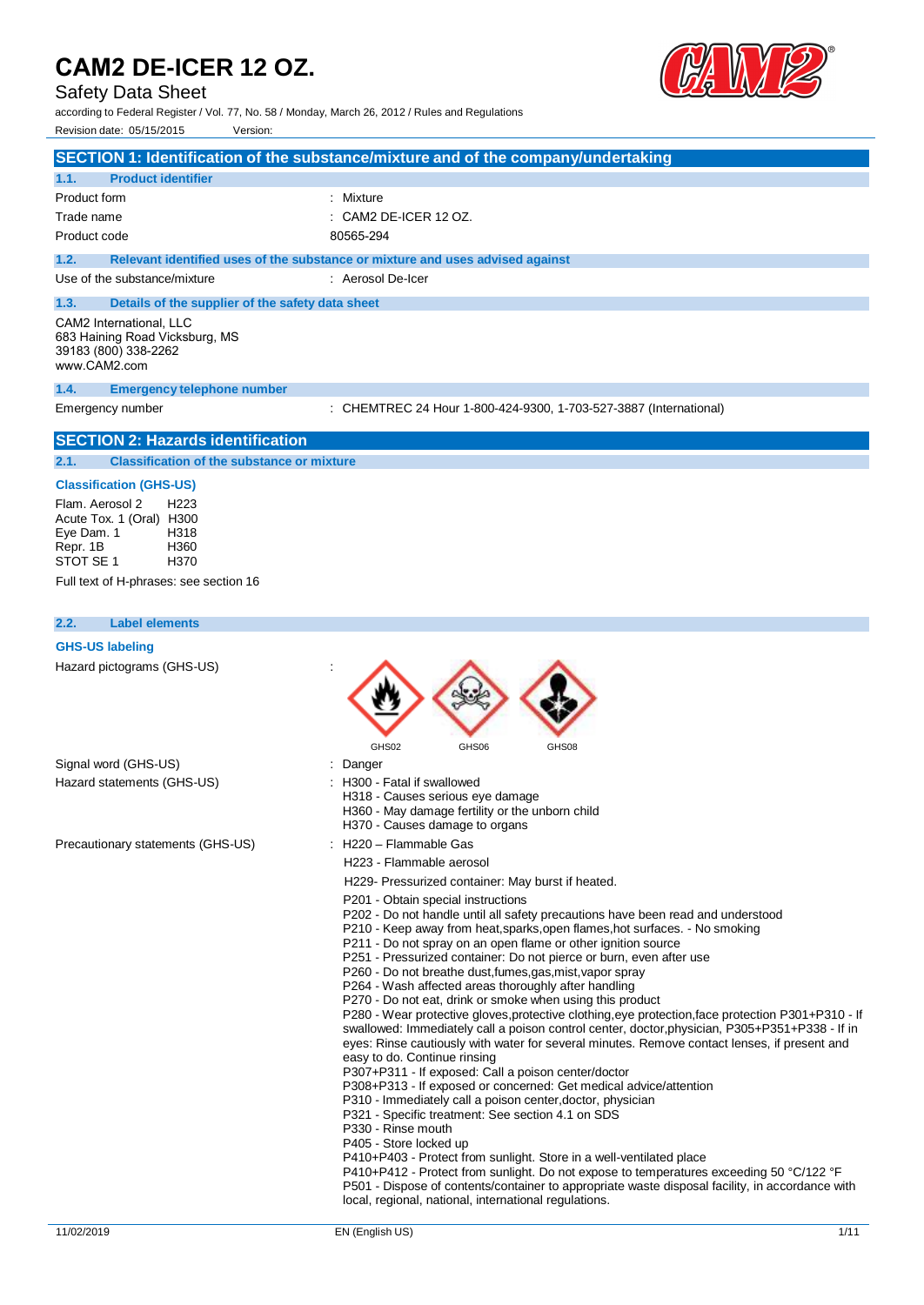### Safety Data Sheet

according to Federal Register / Vol. 77, No. 58 / Monday, March 26, 2012 / Rules and Regulations

### **2.3. Other hazards**

#### Other hazards not contributing to the classification

: Pressurized container: May burst if heated.

#### **2.4. Unknown acute toxicity (GHS-US)**

No data available

### **SECTION 3: Composition/information on ingredients**

### **3.1. Substance**

Not applicable

### **3.2. Mixture**

| <b>Name</b>                                                     | <b>Product identifier</b> | $\%$                 | <b>Classification (GHS-US)</b>                                                                                                                     |
|-----------------------------------------------------------------|---------------------------|----------------------|----------------------------------------------------------------------------------------------------------------------------------------------------|
| Methanol                                                        | (CAS No) 67-56-1          | $50 - 70$            | Flam. Lig. 2, H225<br>Acute Tox. 3 (Oral), H301<br>Acute Tox. 3 (Dermal), H311<br>Acute Tox. 3 (Inhalation:dust, mist),<br>H331<br>STOT SE 1, H370 |
| Petroleum Gases, Liquefied, Sweetened                           | (CAS No) 68476-86-8       | $10 - 30$            | Flam. Gas 1, H220<br>Flam. Lig. 1, H224                                                                                                            |
| <b>Ethylene Glycol</b>                                          | (CAS No) 107-21-1         | $10 - 30$            | Acute Tox. 1 (Oral), H300<br>Acute Tox. 4 (Inhalation: vapour),<br>H332                                                                            |
| 2-Aminoethanol                                                  | (CAS No) 141-43-5         | $= 0.0714$           | Acute Tox. 4 (Oral), H302<br>Acute Tox. 4 (Dermal), H312<br>Skin Corr. 1A, H314                                                                    |
| Water                                                           | (CAS No) 7732-18-5        | $0.0392 -$<br>0.0408 | Not classified                                                                                                                                     |
| Sodium-2(3H)-Benzothiazolethione, Conc=50%, Aqueous<br>Solution | (CAS No) 2492-26-4        | $0.0392 -$<br>0.0408 | Skin Corr. 1A, H314                                                                                                                                |
| Proprietary Inhibitor Package                                   | (CAS No) Proprietary      | $\leq 0.0252$        | Not classified                                                                                                                                     |

#### **SECTION 4: First aid measures**

| <u>ULUI IUN 7. III SURIU IIIGASUIGS</u>                             |                                                                                                                                                                                                                                             |
|---------------------------------------------------------------------|---------------------------------------------------------------------------------------------------------------------------------------------------------------------------------------------------------------------------------------------|
| 4.1.<br><b>Description of first aid measures</b>                    |                                                                                                                                                                                                                                             |
| First-aid measures general                                          | : Never give anything by mouth to an unconscious person. IF exposed or concerned: Get medical<br>advice/attention. Call a POISON CENTER or doctor/physician.                                                                                |
| First-aid measures after inhalation                                 | : Cough. Remove victim to fresh air and keep at rest in a position comfortable for breathing.                                                                                                                                               |
| First-aid measures after skin contact                               | Rinse skin with water/shower. Remove/Take off immediately all contaminated clothing. Remove<br>affected clothing and wash all exposed skin area with mild soap and water, followed by warm<br>water rinse.                                  |
| First-aid measures after eye contact                                | : Direct contact with the eyes is likely to be irritating. Rinse cautiously with water for several<br>minutes. Remove contact lenses, if present and easy to do. Continue rinsing. Immediately call a<br>poison center or doctor/physician. |
| First-aid measures after ingestion                                  | : Rinse mouth. Do NOT induce vomiting. Immediately call a poison center or doctor/physician.                                                                                                                                                |
| Most important symptoms and effects, both acute and delayed<br>4.2. |                                                                                                                                                                                                                                             |
| Symptoms/injuries                                                   | : May damage fertility or the unborn child. Causes damage to organs.                                                                                                                                                                        |
| Symptoms/injuries after inhalation                                  | : Shortness of breath.                                                                                                                                                                                                                      |
| Symptoms/injuries after skin contact                                | : May cause slight irritation . Itching. Red skin. Skin rash/inflammation.                                                                                                                                                                  |
| Symptoms/injuries after eye contact                                 | : Inflammation/damage of the eye tissue. Irritation of the eye tissue. Redness of the eye tissue.<br>Causes serious eye damage.                                                                                                             |
| Symptoms/injuries after ingestion                                   | : Fatal if swallowed.                                                                                                                                                                                                                       |
| 4.3.                                                                | Indication of any immediate medical attention and special treatment needed                                                                                                                                                                  |
| No additional information available                                 |                                                                                                                                                                                                                                             |

|                         | <b>SECTION 5: Firefighting measures</b>               |                                                                                                                                                                    |
|-------------------------|-------------------------------------------------------|--------------------------------------------------------------------------------------------------------------------------------------------------------------------|
| 5.1.                    | <b>Extinguishing media</b>                            |                                                                                                                                                                    |
|                         | Suitable extinguishing media                          | : Foam. Dry powder. Carbon dioxide. Water spray. Sand.                                                                                                             |
|                         | Unsuitable extinguishing media                        | : Do not use a heavy water stream.                                                                                                                                 |
| 5.2.                    | Special hazards arising from the substance or mixture |                                                                                                                                                                    |
| Fire hazard             |                                                       | Extremely flammable aerosol. Highly flammable liquid and vapor. Flammable aerosol.                                                                                 |
| <b>Explosion hazard</b> |                                                       | May form flammable/explosive vapor-air mixture. Heat may build pressure, rupturing closed<br>containers, spreading fire and increasing risk of burns and injuries. |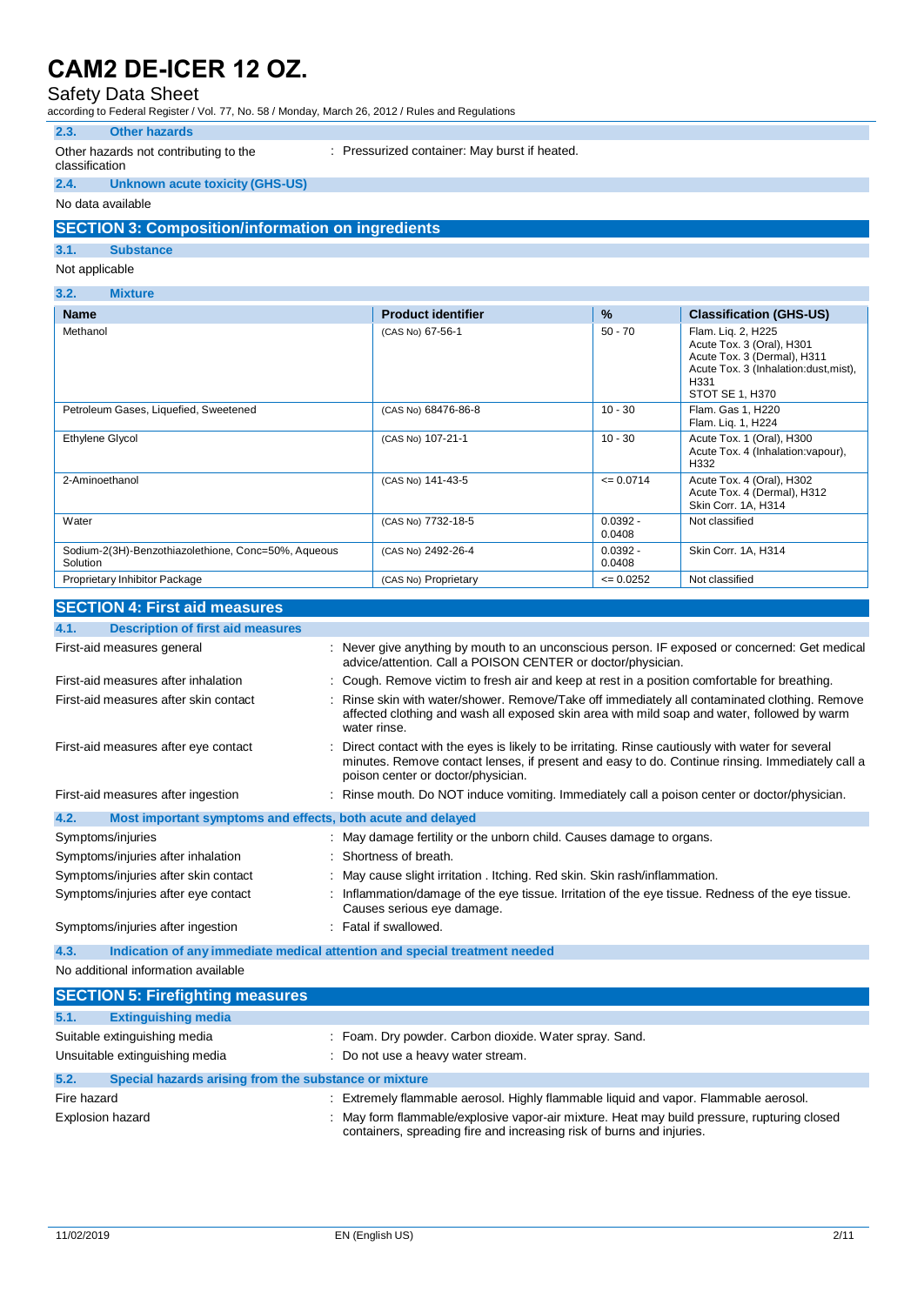# Safety Data Sheet

according to Federal Register / Vol. 77, No. 58 / Monday, March 26, 2012 / Rules and Regulations

| 5.3.<br><b>Advice for firefighters</b>                                                                  |                                                                                                                                                                                                                                                                                                                                                                                                                                                                                          |
|---------------------------------------------------------------------------------------------------------|------------------------------------------------------------------------------------------------------------------------------------------------------------------------------------------------------------------------------------------------------------------------------------------------------------------------------------------------------------------------------------------------------------------------------------------------------------------------------------------|
| Firefighting instructions                                                                               | : Use water spray or fog for cooling exposed containers. Exercise caution when fighting any<br>chemical fire. Prevent fire-fighting water from entering environment. DO NOT fight fire when fire<br>reaches explosives. Evacuate area.                                                                                                                                                                                                                                                   |
| Protection during firefighting                                                                          | Do not enter fire area without proper protective equipment, including respiratory protection.                                                                                                                                                                                                                                                                                                                                                                                            |
| Other information                                                                                       | : Aerosol Level 2.                                                                                                                                                                                                                                                                                                                                                                                                                                                                       |
| <b>SECTION 6: Accidental release measures</b>                                                           |                                                                                                                                                                                                                                                                                                                                                                                                                                                                                          |
| 6.1.<br>Personal precautions, protective equipment and emergency procedures                             |                                                                                                                                                                                                                                                                                                                                                                                                                                                                                          |
| General measures                                                                                        | No open flames. No smoking. Isolate from fire, if possible, without unnecessary risk. Remove<br>ignition sources. Use special care to avoid static electric charges.                                                                                                                                                                                                                                                                                                                     |
| 6.1.1.<br>For non-emergency personnel                                                                   |                                                                                                                                                                                                                                                                                                                                                                                                                                                                                          |
| Protective equipment                                                                                    | : Gloves. Safety glasses.                                                                                                                                                                                                                                                                                                                                                                                                                                                                |
| Emergency procedures                                                                                    | Evacuate unnecessary personnel.                                                                                                                                                                                                                                                                                                                                                                                                                                                          |
| 6.1.2.<br>For emergency responders                                                                      |                                                                                                                                                                                                                                                                                                                                                                                                                                                                                          |
| Protective equipment                                                                                    | : Equip cleanup crew with proper protection. Avoid breathing dust, fume, gas, mist, vapor spray.                                                                                                                                                                                                                                                                                                                                                                                         |
| Emergency procedures                                                                                    | : Ventilate area.                                                                                                                                                                                                                                                                                                                                                                                                                                                                        |
| 6.2.<br><b>Environmental precautions</b>                                                                |                                                                                                                                                                                                                                                                                                                                                                                                                                                                                          |
| Prevent entry to sewers and public waters. Notify authorities if liquid enters sewers or public waters. |                                                                                                                                                                                                                                                                                                                                                                                                                                                                                          |
| Methods and material for containment and cleaning up<br>6.3.                                            |                                                                                                                                                                                                                                                                                                                                                                                                                                                                                          |
| For containment                                                                                         | : Dam up the liquid spill. Contain released substance, pump into suitable containers. Plug the leak,<br>cut off the supply.                                                                                                                                                                                                                                                                                                                                                              |
| Methods for cleaning up                                                                                 | Soak up spills with inert solids, such as clay or diatomaceous earth as soon as possible. Collect<br>spillage. Store away from other materials.                                                                                                                                                                                                                                                                                                                                          |
| <b>Reference to other sections</b><br>6.4.                                                              |                                                                                                                                                                                                                                                                                                                                                                                                                                                                                          |
| See Heading 8. Exposure controls and personal protection.                                               |                                                                                                                                                                                                                                                                                                                                                                                                                                                                                          |
| <b>SECTION 7: Handling and storage</b>                                                                  |                                                                                                                                                                                                                                                                                                                                                                                                                                                                                          |
| 7.1.<br><b>Precautions for safe handling</b>                                                            |                                                                                                                                                                                                                                                                                                                                                                                                                                                                                          |
| Additional hazards when processed                                                                       | : Handle empty containers with care because residual vapors are flammable. Hazardous waste<br>due to potential risk of explosion. Pressurized container: Do not pierce or burn, even after use.                                                                                                                                                                                                                                                                                          |
| Precautions for safe handling                                                                           | : No open flames. No smoking. Use only non-sparking tools. Wash hands and other exposed<br>areas with mild soap and water before eating, drinking or smoking and when leaving work.<br>Provide good ventilation in process area to prevent formation of vapor. Do not spray on an open<br>flame or other ignition source. Do not handle until all safety precautions have been read and<br>understood. Obtain special instructions . Do not breathe dust, fumes, gas, mist, vapor spray. |
| Hygiene measures                                                                                        | Wash affected areas thoroughly after handling. Do not eat, drink or smoke when using this<br>product. Wash contaminated clothing before reuse. Wash hands and other exposed areas with<br>mild soap and water before eating, drinking or smoking and when leaving work.                                                                                                                                                                                                                  |
| 7.2.<br>Conditions for safe storage, including any incompatibilities                                    |                                                                                                                                                                                                                                                                                                                                                                                                                                                                                          |
| Technical measures                                                                                      | : Ground/bond container and receiving equipment. Use explosion-proof electrical, ventilating,<br>lighting equipment. Proper grounding procedures to avoid static electricity should be followed.                                                                                                                                                                                                                                                                                         |
| Storage conditions                                                                                      | : Keep container tightly closed. Keep only in the original container in a cool, well ventilated place<br>away from : Keep container closed when not in use. Do not expose to temperatures exceeding<br>50 °C/ 122 °F. Keep in fireproof place.                                                                                                                                                                                                                                           |
| Incompatible products                                                                                   | : Strong bases. Strong acids.                                                                                                                                                                                                                                                                                                                                                                                                                                                            |
| Incompatible materials                                                                                  | : Sources of ignition. Direct sunlight. Heat sources.                                                                                                                                                                                                                                                                                                                                                                                                                                    |
| Storage area                                                                                            | : Store in a well-ventilated place.                                                                                                                                                                                                                                                                                                                                                                                                                                                      |
| 7.3.<br><b>Specific end use(s)</b>                                                                      |                                                                                                                                                                                                                                                                                                                                                                                                                                                                                          |
| Follow Label Directions.                                                                                |                                                                                                                                                                                                                                                                                                                                                                                                                                                                                          |

# **SECTION 8: Exposure controls/personal protection**

**8.1. Control parameters**

| Petroleum Gases, Liquefied, Sweetened (68476-86-8) |                                     |                                                                   |  |  |
|----------------------------------------------------|-------------------------------------|-------------------------------------------------------------------|--|--|
| USA ACGIH                                          | ACGIH TWA (ppm)                     | 1000 ppm Listed under Aliphatic hydrocarbon gases<br>alkane C1-C4 |  |  |
| USA OSHA                                           | OSHA PEL (TWA) (mg/m <sup>3</sup> ) | 1800 mg/m $3$                                                     |  |  |
| USA OSHA                                           | , OSHA PEL (TWA) (ppm)              | $1000$ ppm                                                        |  |  |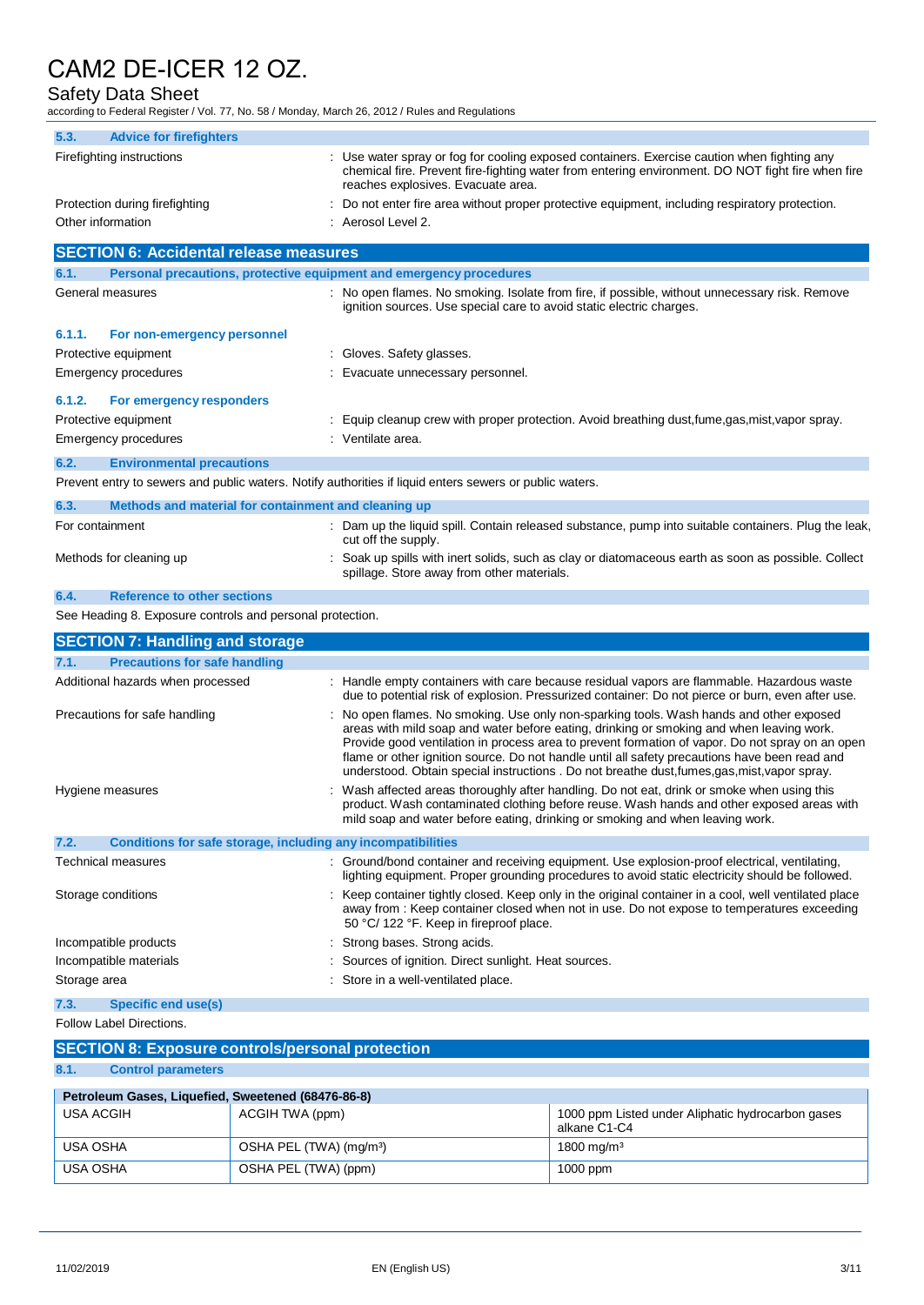## Safety Data Sheet

according to Federal Register / Vol. 77, No. 58 / Monday, March 26, 2012 / Rules and Regulations

| 2-Propanol (67-63-0)       |                                     |                          |  |  |
|----------------------------|-------------------------------------|--------------------------|--|--|
| <b>USA ACGIH</b>           | ACGIH TWA (mg/m <sup>3</sup> )      | 980 mg/m $3$             |  |  |
| <b>USA ACGIH</b>           | ACGIH TWA (ppm)                     | 400 ppm                  |  |  |
| <b>USA ACGIH</b>           | ACGIH STEL (mg/m <sup>3</sup> )     | $1225$ mg/m <sup>3</sup> |  |  |
| <b>USA ACGIH</b>           | ACGIH STEL (ppm)                    | 500 ppm                  |  |  |
| <b>USA OSHA</b>            | OSHA PEL (TWA) (mg/m <sup>3</sup> ) | 980 mg/m <sup>3</sup>    |  |  |
| <b>USA OSHA</b>            | OSHA PEL (TWA) (ppm)                | 400 ppm                  |  |  |
| Ethylene Glycol (107-21-1) |                                     |                          |  |  |
| <b>USA ACGIH</b>           | ACGIH Ceiling (mg/m <sup>3</sup> )  | $100$ mg/m <sup>3</sup>  |  |  |
| 2-Aminoethanol (141-43-5)  |                                     |                          |  |  |
| <b>USA ACGIH</b>           | ACGIH TWA (ppm)                     | 3 ppm                    |  |  |
| <b>USA ACGIH</b>           | ACGIH STEL (ppm)                    | 3 ppm                    |  |  |
| <b>Methanol (67-56-1)</b>  |                                     |                          |  |  |
| <b>USA ACGIH</b>           | ACGIH TWA (mg/m <sup>3</sup> )      | 262 mg/m <sup>3</sup>    |  |  |
| <b>USA ACGIH</b>           | ACGIH TWA (ppm)                     | 200 ppm                  |  |  |
| <b>USA ACGIH</b>           | ACGIH STEL (mg/m <sup>3</sup> )     | 328 mg/m <sup>3</sup>    |  |  |
| <b>USA ACGIH</b>           | ACGIH STEL (ppm)                    | 250 ppm                  |  |  |
| <b>USA OSHA</b>            | OSHA PEL (TWA) (mg/m <sup>3</sup> ) | $260$ mg/m <sup>3</sup>  |  |  |
| <b>USA OSHA</b>            | OSHA PEL (TWA) (ppm)                | 200 ppm                  |  |  |

### **8.2. Exposure controls**

Appropriate engineering controls : Local exhaust venilation, vent hoods.

- 
- 





| Hand protection          | : Wear protective gloves.                                                                                   |
|--------------------------|-------------------------------------------------------------------------------------------------------------|
| Eye protection           | : Chemical goggles or safety glasses.                                                                       |
| Skin and body protection | : Wear suitable protective clothing.                                                                        |
| Respiratory protection   | : Where exposure through inhalation may occur from use, respiratory protection equipment is<br>recommended. |
| Other information        | Do not eat, drink or smoke during use.                                                                      |

### **SECTION 9: Physical and chemical properties 9.1. Information on basic physical and chemical properties**

| Physical state                              | : Gas                            |
|---------------------------------------------|----------------------------------|
| Appearance                                  | : Liquid.                        |
| Color                                       | : Colourless to light yellow.    |
| Odor                                        | : Characteristic, Mild.          |
| Odor threshold                              | : No data available              |
| рH                                          | : No data available              |
| Relative evaporation rate (butyl acetate=1) | : No data available              |
| Melting point                               | : -98°C                          |
| Freezing point                              | : No data available              |
| Boiling point                               | : No data available              |
| Flash point                                 | : -128 °C (Propellant)           |
| Auto-ignition temperature                   | : No data available              |
| Decomposition temperature                   | : No data available              |
| Flammability (solid, gas)                   | : No data available              |
| Vapor pressure                              | $\therefore$ 63.9 mm Hg (Liquid) |
| Relative vapor density at 20 °C             | : No data available              |
| Relative density                            | 0.869                            |
|                                             |                                  |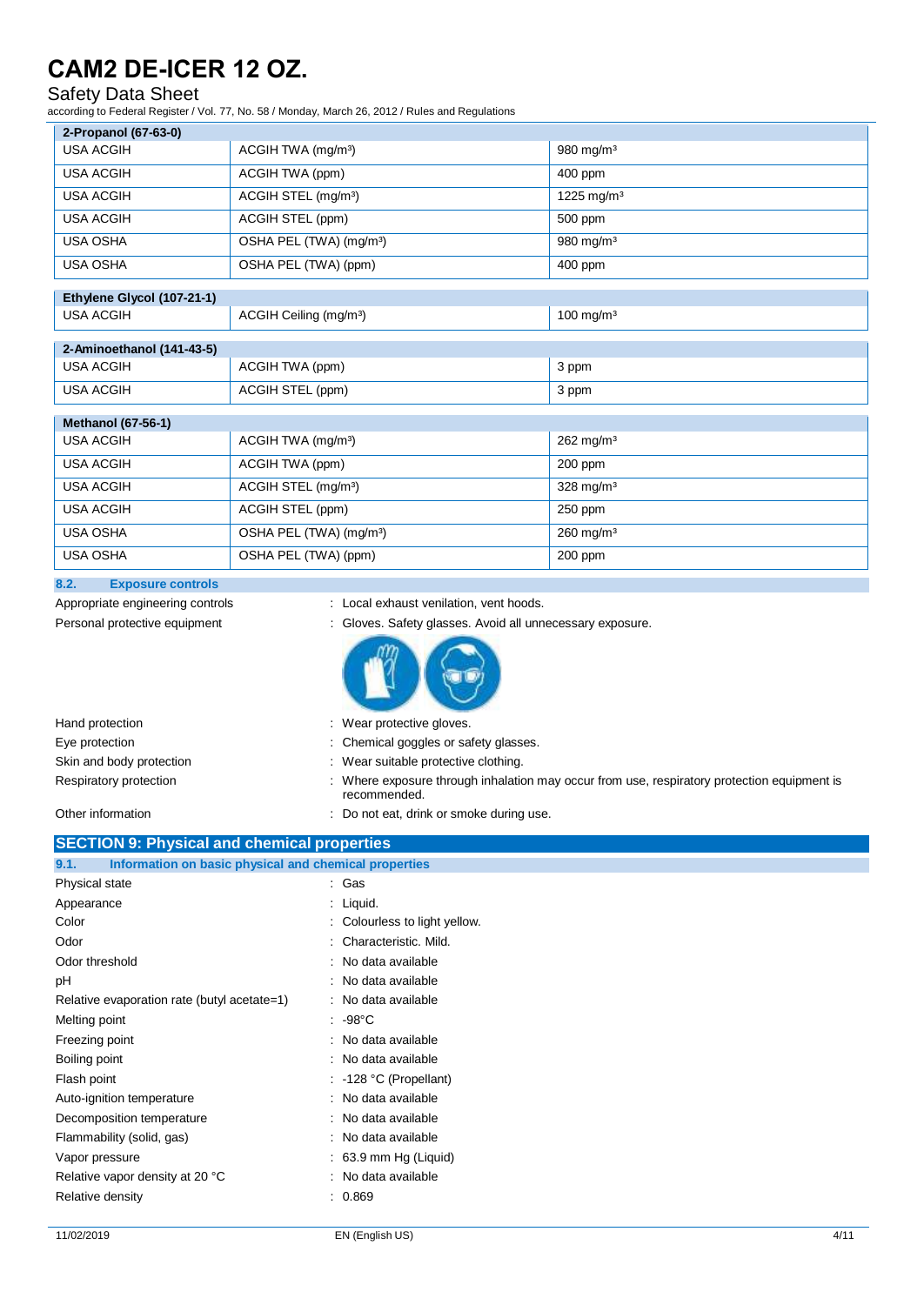# Safety Data Sheet

according to Federal Register / Vol. 77, No. 58 / Monday, March 26, 2012 / Rules and Regulations

| Solubility       |                          | : Soluble in water. |
|------------------|--------------------------|---------------------|
| Log Pow          |                          | : No data available |
| Log Kow          |                          | : No data available |
|                  | Viscosity, kinematic     | : No data available |
|                  | Viscosity, dynamic       | : No data available |
|                  | Explosive properties     | : No data available |
|                  | Oxidizing properties     | : No data available |
| Explosive limits |                          | : No data available |
| 9.2.             | <b>Other information</b> |                     |
|                  |                          |                     |

VOC content : 76 %

|                             | <b>SECTION 10: Stability and reactivity</b>                                                        |  |  |
|-----------------------------|----------------------------------------------------------------------------------------------------|--|--|
| 10.1.                       | <b>Reactivity</b>                                                                                  |  |  |
|                             | No additional information available                                                                |  |  |
| 10.2.                       | <b>Chemical stability</b>                                                                          |  |  |
|                             | Flammable aerosol Extreme risk of explosion by shock, friction, fire or other sources of ignition. |  |  |
| 10.3.                       | <b>Possibility of hazardous reactions</b>                                                          |  |  |
|                             | Not established.                                                                                   |  |  |
| 10.4.                       | <b>Conditions to avoid</b>                                                                         |  |  |
|                             | Direct sunlight. Extremely high or low temperatures. Heat. Sparks. Open flame. Overheating.        |  |  |
| 10.5.                       | <b>Incompatible materials</b>                                                                      |  |  |
| Strong acids. Strong bases. |                                                                                                    |  |  |
| 10.6.                       | <b>Hazardous decomposition products</b>                                                            |  |  |
|                             | May release flammable gases. Toxic fume. . Carbon monoxide. Carbon dioxide.                        |  |  |
|                             | <b>SECTION 11: Toxicological information</b>                                                       |  |  |
| 11.1.                       | Information on toxicological effects                                                               |  |  |

Acute toxicity **in the case of the case of the case of the case of the case of the case of the case of the case of the case of the case of the case of the case of the case of the case of the case of the case of the case of** 

| 2-Propanol (67-63-0)                                                                                      |                                                                                                    |  |
|-----------------------------------------------------------------------------------------------------------|----------------------------------------------------------------------------------------------------|--|
| LD50 oral rat                                                                                             | 5045 mg/kg (Rat; OECD 401: Acute Oral Toxicity; Experimental value; 5840 mg/kg<br>bodyweight; Rat) |  |
| LD50 dermal rabbit                                                                                        | 12870 mg/kg (Rabbit; Experimental value; Equivalent or similar to OECD 402; 16.4; Rabbit)          |  |
| LC50 inhalation rat (mg/l)                                                                                | 73 mg/l/4h (Rat)                                                                                   |  |
| Ethylene Glycol (107-21-1)                                                                                |                                                                                                    |  |
| LD50 oral rat                                                                                             | 7712 mg/kg body weight                                                                             |  |
| LD50 dermal rat                                                                                           | > 3500 mg/kg body weight                                                                           |  |
| LC50 inhalation rat (mg/l)                                                                                | > 2.5 mg/l 6 Hour by Air                                                                           |  |
| Sodium-2(3H)-Benzothiazolethione, Conc=50%, Aqueous Solution (2492-26-4)                                  |                                                                                                    |  |
| LD50 oral rat                                                                                             | > 2000 mg/kg (Rat)                                                                                 |  |
| LD50 dermal rabbit                                                                                        | > 2000 mg/kg (Rabbit)                                                                              |  |
| 2-Aminoethanol (141-43-5)                                                                                 |                                                                                                    |  |
| LD50 oral rat                                                                                             | 1720 mg/kg (Rat)                                                                                   |  |
| LD50 dermal rabbit                                                                                        | 1018 mg/kg (Rabbit)                                                                                |  |
| <b>Methanol (67-56-1)</b>                                                                                 |                                                                                                    |  |
| LD50 oral rat                                                                                             | >= 2528 mg/kg body weight application as 50% aqueous solution                                      |  |
| LD50 dermal rabbit                                                                                        | 17100 mg/kg corresponding to 20 ml/kg bw according to the authors                                  |  |
| LC50 inhalation rat (mg/l)                                                                                | 128.2 mg/l/4h Air                                                                                  |  |
| Skin corrosion/irritation                                                                                 | Not classified                                                                                     |  |
| Serious eye damage/irritation                                                                             | Causes serious eye damage.                                                                         |  |
| Respiratory or skin sensitization                                                                         | Not classified                                                                                     |  |
| Germ cell mutagenicity<br>Not classified Based on available data, the classification criteria are not met |                                                                                                    |  |
| Carcinogenicity                                                                                           | Not classified                                                                                     |  |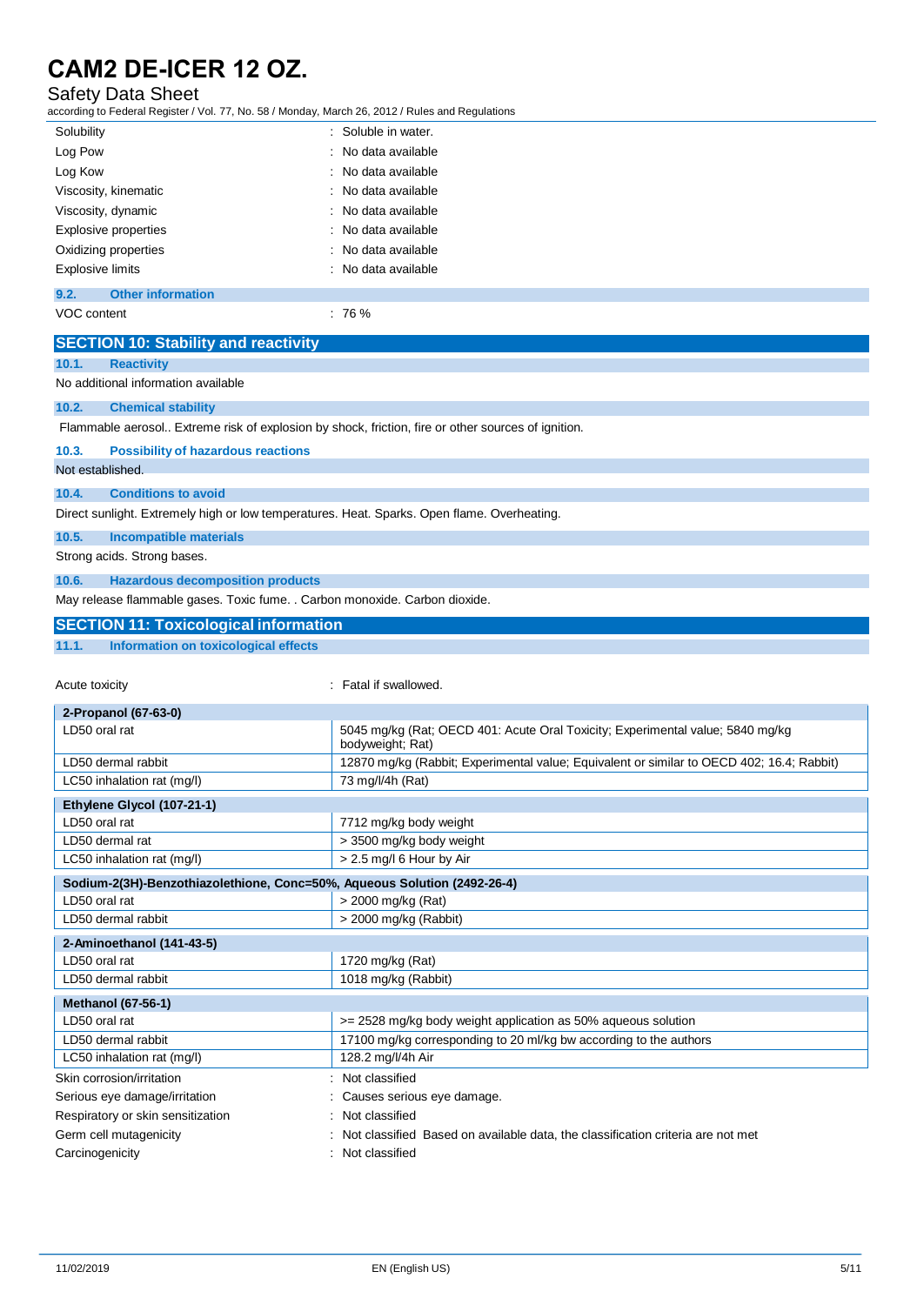# Safety Data Sheet

according to Federal Register / Vol. 77, No. 58 / Monday, March 26, 2012 / Rules and Regulations

| 2-Propanol (67-63-0)                                   |                                                                                       |  |
|--------------------------------------------------------|---------------------------------------------------------------------------------------|--|
| IARC group                                             | 3                                                                                     |  |
| Reproductive toxicity                                  | : May damage fertility or the unborn child.                                           |  |
| Specific target organ toxicity (single exposure)       | Causes damage to organs.                                                              |  |
| Specific target organ toxicity (repeated<br>exposure)  | : Not classified                                                                      |  |
| Aspiration hazard                                      | Not classified                                                                        |  |
| Potential Adverse human health effects and<br>symptoms | Based on available data, the classification criteria are not met. Fatal if swallowed. |  |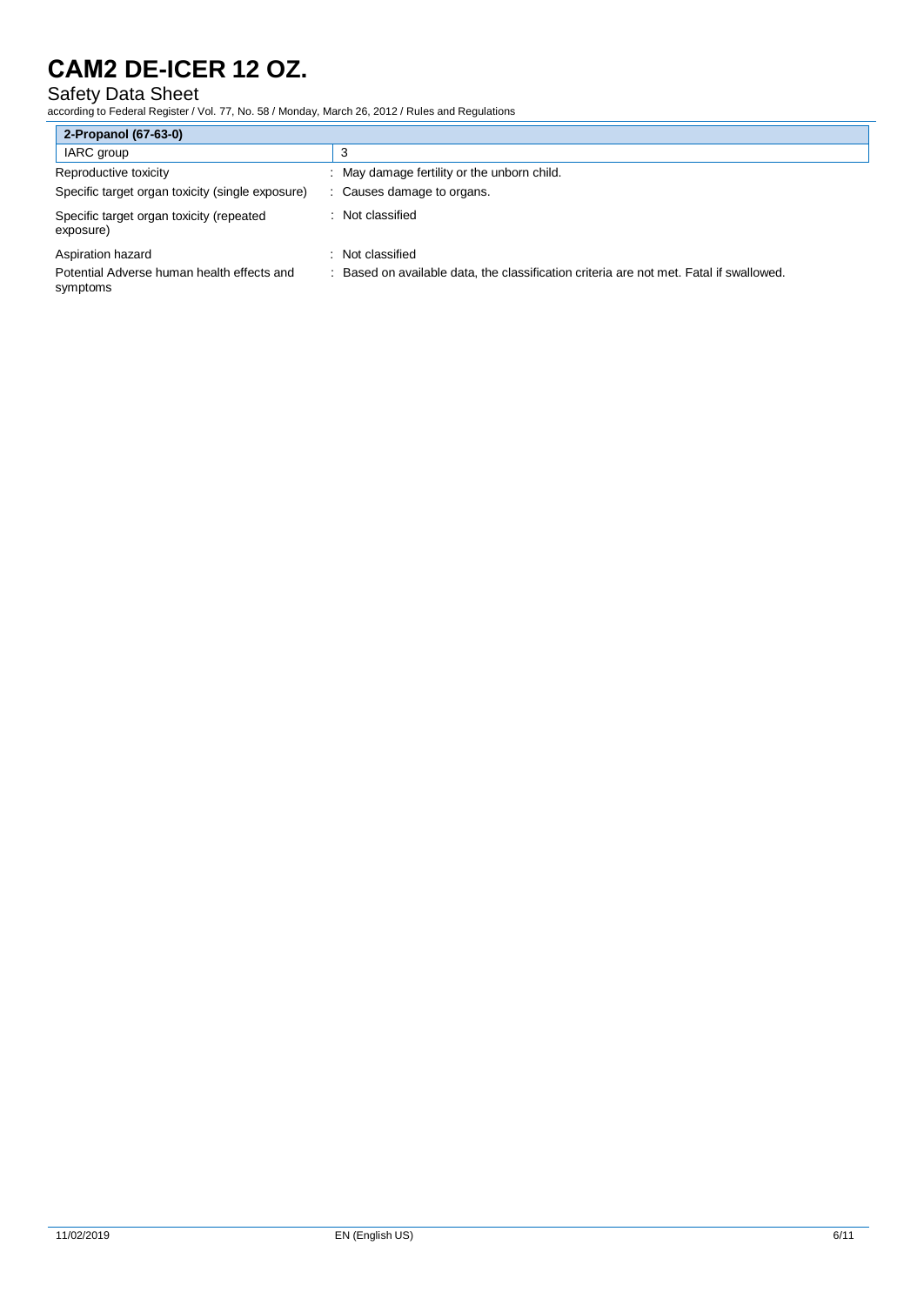## Safety Data Sheet

| according to Federal Register / Vol. 77, No. 58 / Monday, March 26, 2012 / Rules and Regulations |                        |
|--------------------------------------------------------------------------------------------------|------------------------|
| Symptoms/injuries after inhalation                                                               | : Shortness of breath. |

Symptoms/injuries after skin contact : May cause slight irritation . Itching. Red skin. Skin rash/inflammation. Symptoms/injuries after eye contact : Inflammation/damage of the eye tissue. Irritation of the eye tissue. Redness of the eye tissue. Causes serious eye damage.<br>: Fatal if swallowed. Symptoms/injuries after ingestion

### **SECTION 12: Ecological information**

### **12.1. Toxicity**

| Ethylene Glycol (107-21-1)                                               |                                                                                   |  |
|--------------------------------------------------------------------------|-----------------------------------------------------------------------------------|--|
| LC50 fish 1                                                              | 53000 mg/l (96 h; Pimephales promelas; Static system)                             |  |
| EC50 Daphnia 1                                                           | > 10000 mg/l (24 h; Daphnia magna)                                                |  |
| LC50 fish 2                                                              | 40761 mg/l (96 h; Salmo gairdneri (Oncorhynchus mykiss); Static system)           |  |
| Threshold limit algae 1                                                  | > 10000 mg/l (168 h; Scenedesmus quadricauda)                                     |  |
| Threshold limit algae 2                                                  | 2000 mg/l (192 h; Microcystis aeruginosa)                                         |  |
| Sodium-2(3H)-Benzothiazolethione, Conc=50%, Aqueous Solution (2492-26-4) |                                                                                   |  |
| LC50 fish 1                                                              | 3.8 mg/l (96 h; Lepomis macrochirus; Pure substance)                              |  |
| EC50 Daphnia 1                                                           | 19 mg/l (48 h; Daphnia magna; Pure substance)                                     |  |
| LC50 fish 2                                                              | 1.8 mg/l (96 h; Salmo gairdneri (Oncorhynchus mykiss); Pure substance)            |  |
| 2-Aminoethanol (141-43-5)                                                |                                                                                   |  |
| LC50 fish 1                                                              | 150 mg/l 96 h; Salmo gairdneri (Oncorhynchus mykiss)                              |  |
| EC50 Daphnia 1                                                           | 140 mg/l (24 h; Daphnia magna)                                                    |  |
| LC50 fish 2                                                              | 329.16 mg/l (96 h; Lepomis macrochirus)                                           |  |
| TLM fish 1                                                               | 100 - 1000,96 h; Pisces                                                           |  |
| TLM other aquatic organisms 1                                            | 100 - 1000,96 h                                                                   |  |
| Threshold limit algae 1                                                  | 0.97 mg/l (192 h; Scenedesmus quadricauda; Inhibitory)                            |  |
| Threshold limit algae 2                                                  | 35 mg/l (72 h; Algae)                                                             |  |
| <b>Methanol (67-56-1)</b>                                                |                                                                                   |  |
| LC50 fish 1                                                              | 15400 mg/l (96 h; Lepomis macrochirus; Lethal)                                    |  |
| EC50 Daphnia 1                                                           | > 10000 mg/l (48 h; Daphnia magna; Lethal)                                        |  |
| LC50 fish 2                                                              | 10800 mg/l 96 h; Salmo gairdneri (Oncorhynchus mykiss)                            |  |
| EC50 Daphnia 2                                                           | 24500 mg/l (48 h; Daphnia magna; Locomotor effect)                                |  |
| Threshold limit other aquatic organisms 1                                | 6600 mg/l (16 h; Pseudomonas putida)                                              |  |
| Threshold limit algae 1                                                  | 530 mg/l (192 h; Microcystis aeruginosa)                                          |  |
| Threshold limit algae 2                                                  | 8000 mg/l (168 h; Scenedesmus quadricauda)                                        |  |
|                                                                          |                                                                                   |  |
| 12.2.<br><b>Persistence and degradability</b>                            |                                                                                   |  |
| SUPER S DE-ICER 12 OZ.                                                   |                                                                                   |  |
| Persistence and degradability<br>Not established.                        |                                                                                   |  |
| Petroleum Gases, Liquefied, Sweetened (68476-86-8)                       |                                                                                   |  |
| Persistence and degradability                                            | Not established.                                                                  |  |
| Ethylene Glycol (107-21-1)                                               |                                                                                   |  |
| Persistence and degradability                                            | Readily biodegradable in water. Biodegradable in the soil.                        |  |
| Biochemical oxygen demand (BOD)                                          | 0.47 g $O2$ /g substance                                                          |  |
| Chemical oxygen demand (COD)                                             | 1.24 g $O2$ /g substance                                                          |  |
| ThOD                                                                     | 1.29 g $O2$ /g substance                                                          |  |
| BOD (% of ThOD)                                                          | 0.36 % ThOD                                                                       |  |
| Water (7732-18-5)                                                        |                                                                                   |  |
| Persistence and degradability                                            | Not established.                                                                  |  |
|                                                                          |                                                                                   |  |
| Sodium-2(3H)-Benzothiazolethione, Conc=50%, Aqueous Solution (2492-26-4) |                                                                                   |  |
| Persistence and degradability                                            | No (test)data on mobility of the components available.                            |  |
| <b>Proprietary Inhibitor Package (Proprietary)</b>                       |                                                                                   |  |
| Persistence and degradability                                            | Not established.                                                                  |  |
| <b>Methanol (67-56-1)</b>                                                |                                                                                   |  |
| Persistence and degradability                                            | Readily biodegradable in water. Biodegradable in the soil. Highly mobile in soil. |  |

Chemical oxygen demand (COD)

Biochemical oxygen demand (BOD) 0.6 - 1.12 g O<sub>2</sub> /g substance<br>Chemical oxygen demand (COD) 1.42 g O<sub>2</sub> /g substance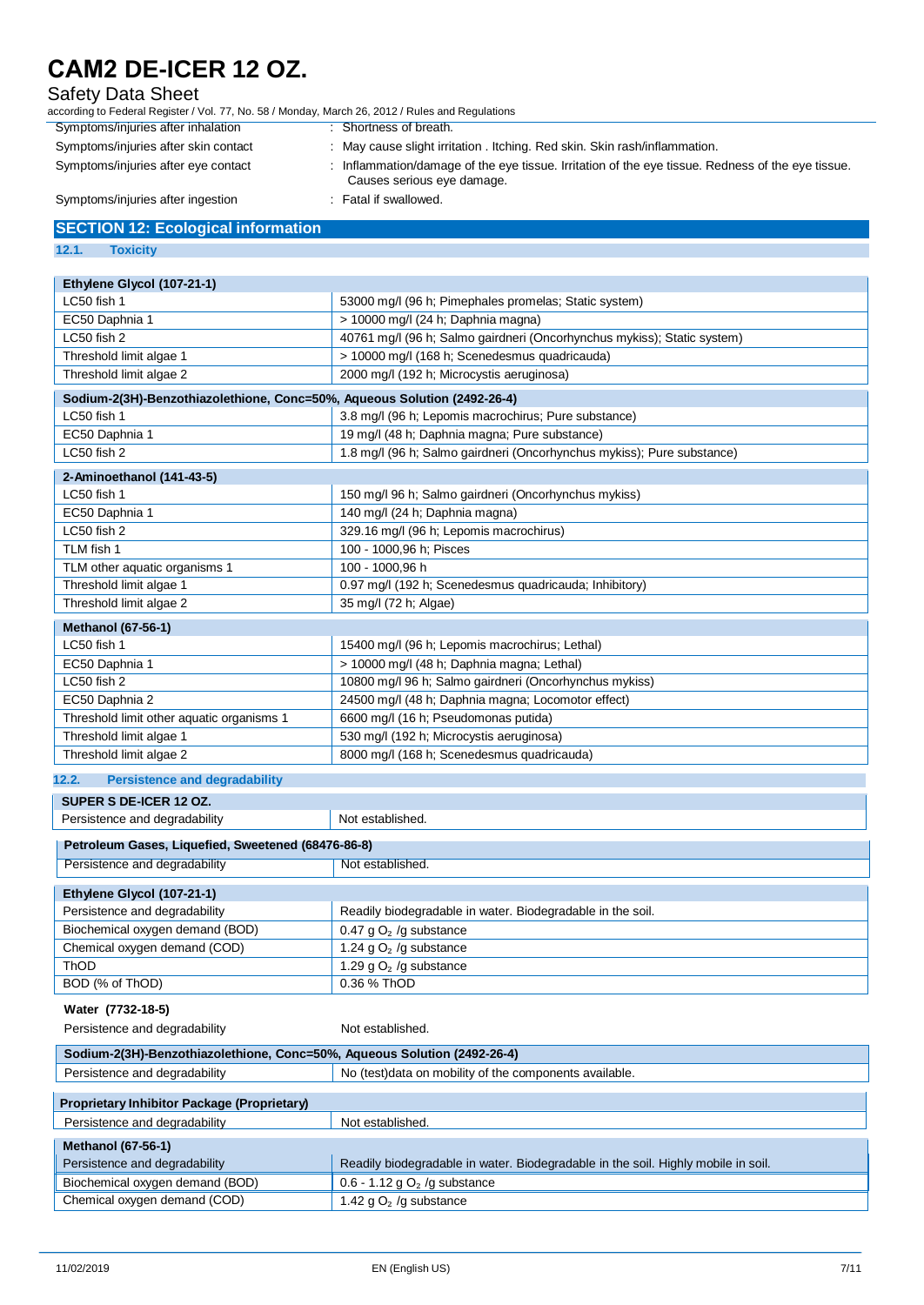| Safety Data Sheet                                                                                |                                                                                                                                                                                                                                                                                               |  |
|--------------------------------------------------------------------------------------------------|-----------------------------------------------------------------------------------------------------------------------------------------------------------------------------------------------------------------------------------------------------------------------------------------------|--|
| according to Federal Register / Vol. 77, No. 58 / Monday, March 26, 2012 / Rules and Regulations |                                                                                                                                                                                                                                                                                               |  |
| ThOD<br>1.5 g $O2$ /g substance<br>BOD (% of ThOD)<br>0.8 % ThOD                                 |                                                                                                                                                                                                                                                                                               |  |
|                                                                                                  |                                                                                                                                                                                                                                                                                               |  |
| 12.3.<br><b>Bioaccumulative potential</b>                                                        |                                                                                                                                                                                                                                                                                               |  |
| CAM2 DE-ICER 12 OZ.                                                                              |                                                                                                                                                                                                                                                                                               |  |
| Bioaccumulative potential                                                                        | Not established.                                                                                                                                                                                                                                                                              |  |
| Petroleum Gases, Liquefied, Sweetened (68476-86-8)                                               |                                                                                                                                                                                                                                                                                               |  |
| Bioaccumulative potential                                                                        | Not established.                                                                                                                                                                                                                                                                              |  |
|                                                                                                  |                                                                                                                                                                                                                                                                                               |  |
| Ethylene Glycol (107-21-1)                                                                       |                                                                                                                                                                                                                                                                                               |  |
| BCF fish 1                                                                                       | 10 (72 h; Leuciscus idus)                                                                                                                                                                                                                                                                     |  |
| BCF other aquatic organisms 1                                                                    | 0.21 - 0.6 (Procambarus sp.; Chronic)                                                                                                                                                                                                                                                         |  |
| BCF other aquatic organisms 2                                                                    | 190 (24 h; Algae)                                                                                                                                                                                                                                                                             |  |
| Log Pow                                                                                          | -1.34 (Experimental value)                                                                                                                                                                                                                                                                    |  |
| Bioaccumulative potential                                                                        | Low potential for bioaccumulation (BCF < 500).                                                                                                                                                                                                                                                |  |
| Water (7732-18-5)                                                                                |                                                                                                                                                                                                                                                                                               |  |
| Bioaccumulative potential                                                                        | Not established.                                                                                                                                                                                                                                                                              |  |
| Sodium-2(3H)-Benzothiazolethione, Conc=50%, Aqueous Solution (2492-26-4)                         |                                                                                                                                                                                                                                                                                               |  |
| Log Pow                                                                                          | $-0.46$                                                                                                                                                                                                                                                                                       |  |
| Bioaccumulative potential                                                                        | Bioaccumulation: not applicable.                                                                                                                                                                                                                                                              |  |
|                                                                                                  |                                                                                                                                                                                                                                                                                               |  |
| 2-Aminoethanol (141-43-5)                                                                        |                                                                                                                                                                                                                                                                                               |  |
| Log Pow                                                                                          | $-1.91$                                                                                                                                                                                                                                                                                       |  |
| Bioaccumulative potential                                                                        | Bioaccumulation: not applicable.                                                                                                                                                                                                                                                              |  |
| Proprietary Inhibitor Package (Proprietary)                                                      |                                                                                                                                                                                                                                                                                               |  |
| Bioaccumulative potential                                                                        | Not established.                                                                                                                                                                                                                                                                              |  |
| <b>Methanol (67-56-1)</b>                                                                        |                                                                                                                                                                                                                                                                                               |  |
| BCF fish 1                                                                                       | < 10 (72 h; Leuciscus idus)                                                                                                                                                                                                                                                                   |  |
| BCF fish 2                                                                                       | 1 (72 h; Cyprinus carpio; Blood)                                                                                                                                                                                                                                                              |  |
| Log Pow                                                                                          | -0.77 (Experimental value; Other)                                                                                                                                                                                                                                                             |  |
| Bioaccumulative potential                                                                        | Low potential for bioaccumulation (BCF < 500).                                                                                                                                                                                                                                                |  |
|                                                                                                  |                                                                                                                                                                                                                                                                                               |  |
| 12.4.<br><b>Mobility in soil</b>                                                                 |                                                                                                                                                                                                                                                                                               |  |
|                                                                                                  |                                                                                                                                                                                                                                                                                               |  |
| Ethylene Glycol (107-21-1)                                                                       |                                                                                                                                                                                                                                                                                               |  |
| Surface tension                                                                                  | 0.048 N/m (20 $°C$ )                                                                                                                                                                                                                                                                          |  |
| 2-Aminoethanol (141-43-5)                                                                        |                                                                                                                                                                                                                                                                                               |  |
| Surface tension                                                                                  | $0.050$ N/m                                                                                                                                                                                                                                                                                   |  |
|                                                                                                  |                                                                                                                                                                                                                                                                                               |  |
| <b>Methanol (67-56-1)</b>                                                                        |                                                                                                                                                                                                                                                                                               |  |
| Surface tension                                                                                  | 0.023 N/m (20 $°C$ )                                                                                                                                                                                                                                                                          |  |
| 12.5.<br><b>Other adverse effects</b>                                                            |                                                                                                                                                                                                                                                                                               |  |
| Other information                                                                                | : Avoid release to the environment.                                                                                                                                                                                                                                                           |  |
|                                                                                                  |                                                                                                                                                                                                                                                                                               |  |
| <b>SECTION 13: Disposal considerations</b>                                                       |                                                                                                                                                                                                                                                                                               |  |
| 13.1.<br><b>Waste treatment methods</b>                                                          |                                                                                                                                                                                                                                                                                               |  |
| Waste disposal recommendations                                                                   | : Dispose in a safe manner in accordance with local/national regulations. Container under<br>pressure. Do not drill or burn even after use. Dispose of contents/container to appropriate waste<br>disposal facility, in accordance with local, regional, national, international regulations. |  |
| Additional information                                                                           | : Handle empty containers with care because residual vapors are flammable. Flammable vapors<br>may accumulate in the container.                                                                                                                                                               |  |

Ecology - waste materials **interest and the environment.** Hazardous waste due to toxicity.

### **SECTION 14: Transport information**

In accordance with ADR / RID / IMDG / IATA / ADN

US DOT (ground): UN1950, Aerosols, 2.1, Limited Quantity

ICAO/IATA (air): UN1950, Aerosols, 2.1 (6.1), III

IMO/IMDG (water): UN1950, Aerosols, 2.1 (6.1), III

Special Provisions: N82 - See 173.306 of this subchapter for classification criteria for flammable aerosols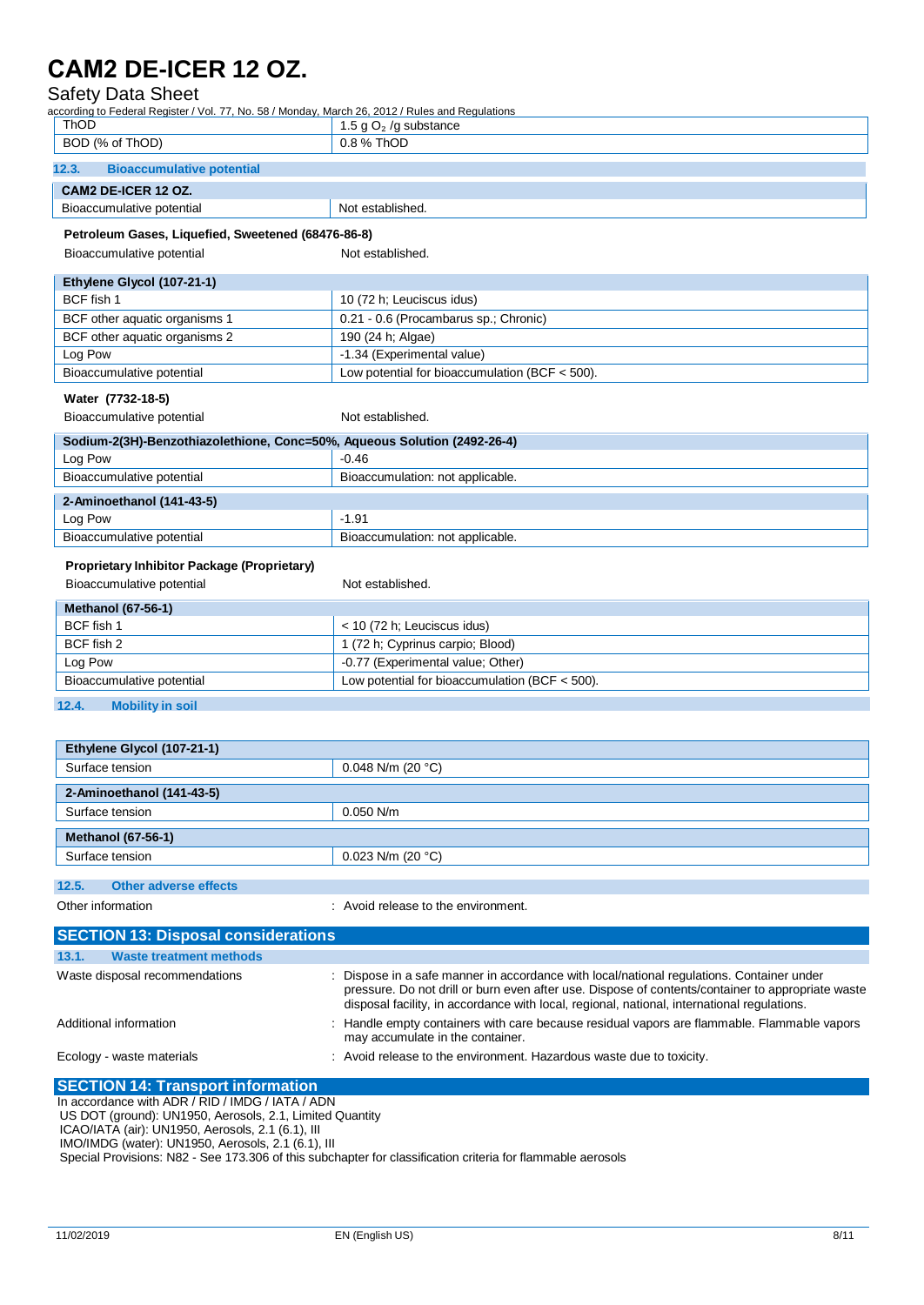## Safety Data Sheet

according to Federal Register / Vol. 77, No. 58 / Monday, March 26, 2012 / Rules and Regulations

| <b>UN proper shipping name</b><br>14.2.                                    |                                                                                                                                                                                         |
|----------------------------------------------------------------------------|-----------------------------------------------------------------------------------------------------------------------------------------------------------------------------------------|
| Proper Shipping Name (DOT)                                                 | : Aerosols                                                                                                                                                                              |
|                                                                            | flammable, (each not exceeding 1 L capacity)                                                                                                                                            |
| Department of Transportation (DOT) Hazard                                  |                                                                                                                                                                                         |
| Classes: 2.1 - Class 2.1 - Flammable gas 49 CFR 173.115                    |                                                                                                                                                                                         |
| Hazard labels (DOT)                                                        | : 2.1 - Flammable gas                                                                                                                                                                   |
|                                                                            |                                                                                                                                                                                         |
| DOT Special Provisions (49 CFR 172.102)                                    | : N82 - See 173.306 of this subchapter for classification criteria for flammable aerosols.                                                                                              |
| DOT Packaging Exceptions (49 CFR 173.xxx)                                  | : 306                                                                                                                                                                                   |
| DOT Packaging Non Bulk (49 CFR 173.xxx)                                    | : None                                                                                                                                                                                  |
| DOT Packaging Bulk (49 CFR 173.xxx)                                        | : None                                                                                                                                                                                  |
| 14.3. Additional information                                               |                                                                                                                                                                                         |
| Other information                                                          | : No supplementary information available.                                                                                                                                               |
|                                                                            |                                                                                                                                                                                         |
| <b>Overland transport</b>                                                  |                                                                                                                                                                                         |
| No additional information available                                        |                                                                                                                                                                                         |
| <b>Transport by sea</b>                                                    |                                                                                                                                                                                         |
|                                                                            |                                                                                                                                                                                         |
| DOT Vessel Stowage Location                                                | : A - The material may be stowed "on deck" or "under deck" on a cargo vessel and on a<br>passenger vessel.                                                                              |
| DOT Vessel Stowage Other                                                   | : 48 - Stow "away from" sources of heat, 87 - Stow "separated from" Class 1 (explosives) except<br>Division 14,126 - Segregation same as for Class 9, miscellaneous hazardous materials |
| Subsidiary risks (IMDG)                                                    | : 6.1                                                                                                                                                                                   |
| <b>Air transport</b>                                                       |                                                                                                                                                                                         |
| DOT Quantity Limitations Passenger aircraft/rail: 75 kg<br>(49 CFR 173.27) |                                                                                                                                                                                         |
| DOT Quantity Limitations Cargo aircraft only (49 : 150 kg)<br>CFR 175.75)  |                                                                                                                                                                                         |
| Subsidiary risks (IATA)                                                    | : 6.1                                                                                                                                                                                   |

### **SECTION 15: Regulatory information**

| a sa mga bangayong pag-agay ng pagpagayong pag-agayong pag-agayong pag-agayong pag-agayong pag-agayong pag-agay       |                                                                                                                        |  |  |
|-----------------------------------------------------------------------------------------------------------------------|------------------------------------------------------------------------------------------------------------------------|--|--|
| 15.1. US Federal regulations                                                                                          |                                                                                                                        |  |  |
| CAM2 DE-ICER 12 OZ.                                                                                                   |                                                                                                                        |  |  |
| SARA Section 311/312 Hazard Classes                                                                                   | Delayed (chronic) health hazard<br>Fire hazard<br>Immediate (acute) health hazard<br>Sudden release of pressure hazard |  |  |
|                                                                                                                       | Petroleum Gases, Liquefied, Sweetened (68476-86-8)                                                                     |  |  |
| SARA Section 311/312 Hazard Classes                                                                                   | Immediate (acute) health hazard<br>Fire hazard<br>Sudden release of pressure hazard                                    |  |  |
|                                                                                                                       |                                                                                                                        |  |  |
| Ethylene Glycol (107-21-1)                                                                                            |                                                                                                                        |  |  |
| Listed on the United States TSCA (Toxic Substances Control Act) inventory<br>Listed on United States SARA Section 313 |                                                                                                                        |  |  |
| SARA Section 311/312 Hazard Classes<br>Immediate (acute) health hazard                                                |                                                                                                                        |  |  |
| SARA Section 313 - Emission Reporting                                                                                 | 100%                                                                                                                   |  |  |
| Sodium-2(3H)-Benzothiazolethione, Conc=50%, Aqueous Solution (2492-26-4)                                              |                                                                                                                        |  |  |
| SARA Section 311/312 Hazard Classes                                                                                   | Immediate (acute) health hazard<br>Delayed (chronic) health hazard                                                     |  |  |
| 2-Aminoethanol (141-43-5)                                                                                             |                                                                                                                        |  |  |
| SARA Section 311/312 Hazard Classes                                                                                   | Immediate (acute) health hazard                                                                                        |  |  |
| <b>Methanol (67-56-1)</b>                                                                                             |                                                                                                                        |  |  |

#### **Methanol (67-56-1)**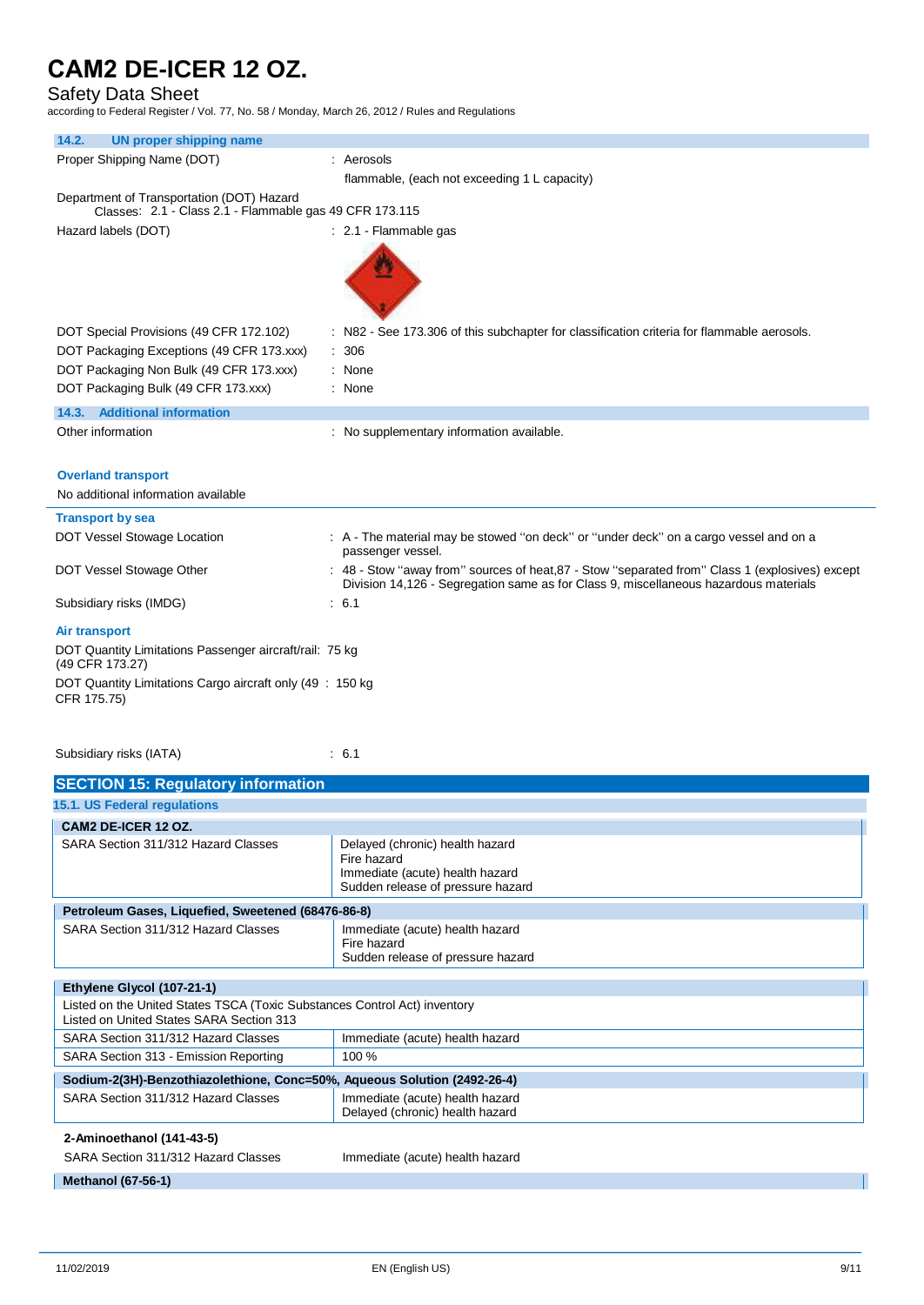### Safety Data Sheet

according to Federal Register / Vol. 77, No. 58 / Monday, March 26, 2012 / Rules and Regulations

Listed on United States SARA Section 313

Listed on the United States TSCA (Toxic Substances Control Act) inventory

| SARA Section 311/312 Hazard Classes | Immediate (acute) health hazard<br>Delayed (chronic) health hazard |
|-------------------------------------|--------------------------------------------------------------------|
|                                     | Fire hazard                                                        |

#### **15.2. International regulations**

| <b>CANADA</b>             |                                         |  |
|---------------------------|-----------------------------------------|--|
| CAM2 DE-ICER 12 OZ.       |                                         |  |
| WHMIS Classification      | Class B Division 5 - Flammable Aerosol  |  |
|                           |                                         |  |
| <b>Methanol (67-56-1)</b> |                                         |  |
| $101111110 \text{ O}$     | Clear D. Division O. Florenceble Liquid |  |

#### WHMIS Classification **Class B Division 2** - Flammable Liquid Class D Division 1 Subdivision B - Toxic material causing immediate and serious toxic effects Class D Division 2 Subdivision A - Very toxic material causing other toxic effects Class D Division 2 Subdivision B - Toxic material causing other toxic effects

#### **EU-Regulations**

**Classification according to Regulation (EC) No. 1272/2008 [CLP]**

### **Classification according to Directive 67/548/EEC [DSD] or 1999/45/EC [DPD]**

Carc.Cat.1; R45 Muta.Cat.2; R46 F+; R12 T; R23/24/25 T; R39/23/24/25 Full text of R-phrases: see section 16

#### **15.2.2. National regulations**

#### **15.3. US State regulations**

None

| <b>SECTION 16: Other information</b> |                                         |                      |                                                    |
|--------------------------------------|-----------------------------------------|----------------------|----------------------------------------------------|
|                                      | Indication of changes                   | : Revision - See: *. |                                                    |
|                                      | Other information                       | $:$ None.            |                                                    |
|                                      | <b>Effective Date:</b>                  | : 11/02/2017         |                                                    |
|                                      | Full text of H-phrases: see section 16: |                      |                                                    |
|                                      | Acute Tox. 1 (Oral)                     |                      | Acute toxicity (oral) Category 1                   |
|                                      | Acute Tox. 3 (Dermal)                   |                      | Acute toxicity (dermal) Category 3                 |
|                                      | Aguta Tay 2 Unhalation duot mint)       |                      | A quie to viole (inholation duot mint) Cotogon (2) |

| T                                    | Acalc toxicity (actition) batcaoly of                       |
|--------------------------------------|-------------------------------------------------------------|
| Acute Tox. 3 (Inhalation:dust, mist) | Acute toxicity (inhalation:dust, mist) Category 3           |
| Acute Tox. 3 (Oral)                  | Acute toxicity (oral) Category 3                            |
| Acute Tox. 4 (Dermal)                | Acute toxicity (dermal) Category 4                          |
| Acute Tox. 4 (Inhalation: vapour)    | Acute toxicity (inhalation: vapour) Category 4              |
| Acute Tox. 4 (Oral)                  | Acute toxicity (oral) Category 4                            |
| Eye Dam. 1                           | Serious eye damage/eye irritation Category 1                |
| Eye Irrit. 2A                        | Serious eye damage/eye irritation Category 2A               |
| Flam. Aerosol 2                      | Flammable aerosol Category 2                                |
| Flam. Gas 1                          | Flammable gases Category 1                                  |
| Flam. Liq. 1                         | Flammable liquids Category 1                                |
| Flam. Liq. 2                         | Flammable liquids Category 2                                |
| Repr. 1B                             | Reproductive toxicity Category 1B                           |
| Skin Corr. 1A                        | Skin corrosion/irritation Category 1A                       |
| STOT SE 1                            | Specific target organ toxicity (single exposure) Category 1 |
| STOT SE 3                            | Specific target organ toxicity (single exposure) Category 3 |
| H <sub>220</sub>                     | Extremely flammable gas                                     |
| H <sub>223</sub>                     | Flammable aerosol                                           |
| H <sub>224</sub>                     | Extremely flammable liquid and vapor                        |
| H <sub>225</sub>                     | Highly flammable liquid and vapor                           |
| 280                                  | Contains gas under pressure; may explode if heated          |
|                                      |                                                             |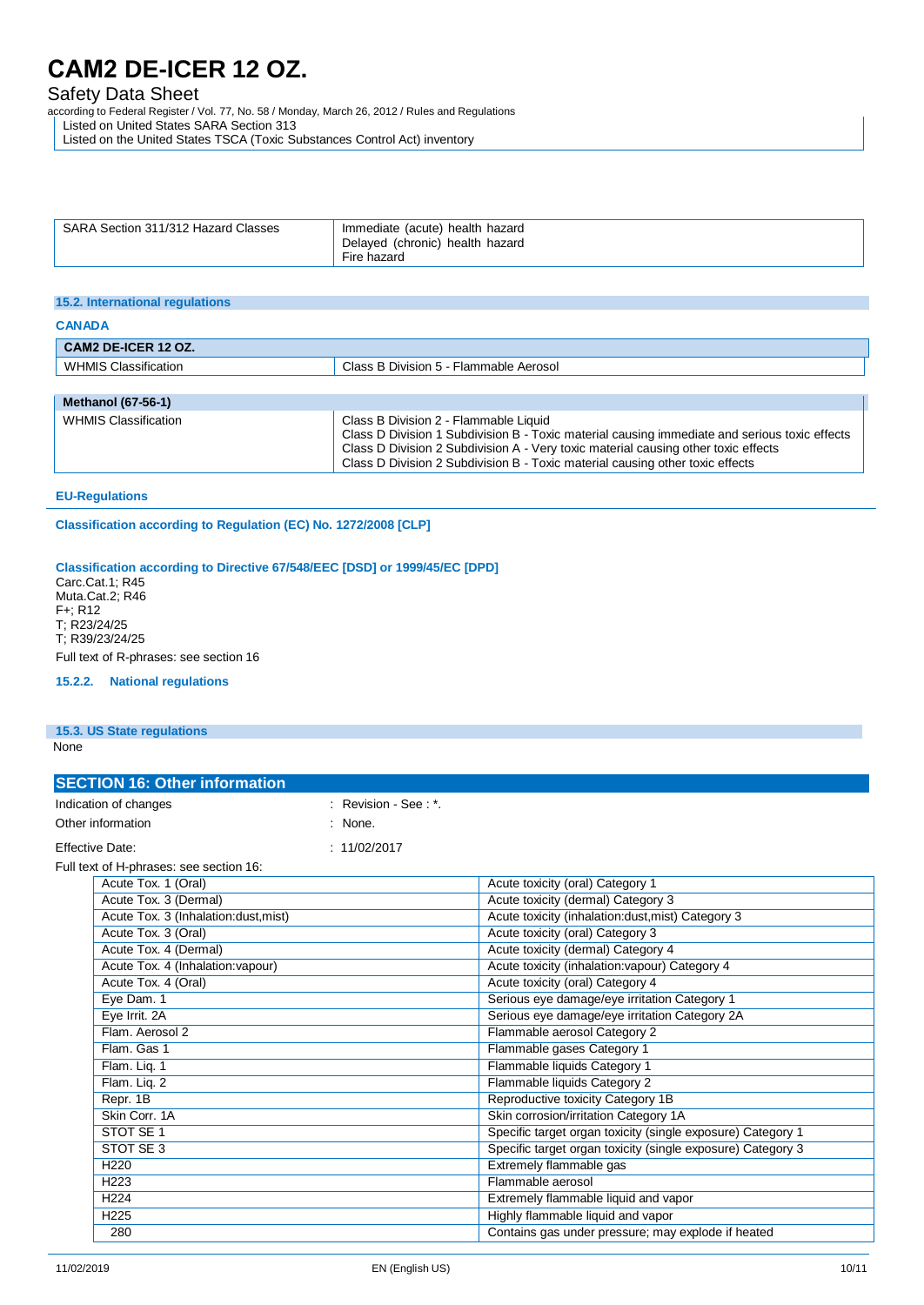Safety Data Sheet

according to Federal Register / Vol. 77, No. 58 / Monday, March 26, 2012 / Rules and Regulations

| H300             | Fatal if swallowed                      |
|------------------|-----------------------------------------|
| H301             | Toxic if swallowed                      |
| H <sub>302</sub> | Harmful if swallowed                    |
| H <sub>311</sub> | Toxic in contact with skin              |
| H312             | Harmful in contact with skin            |
| H314             | Causes severe skin burns and eye damage |
| H318             | Causes serious eye damage               |